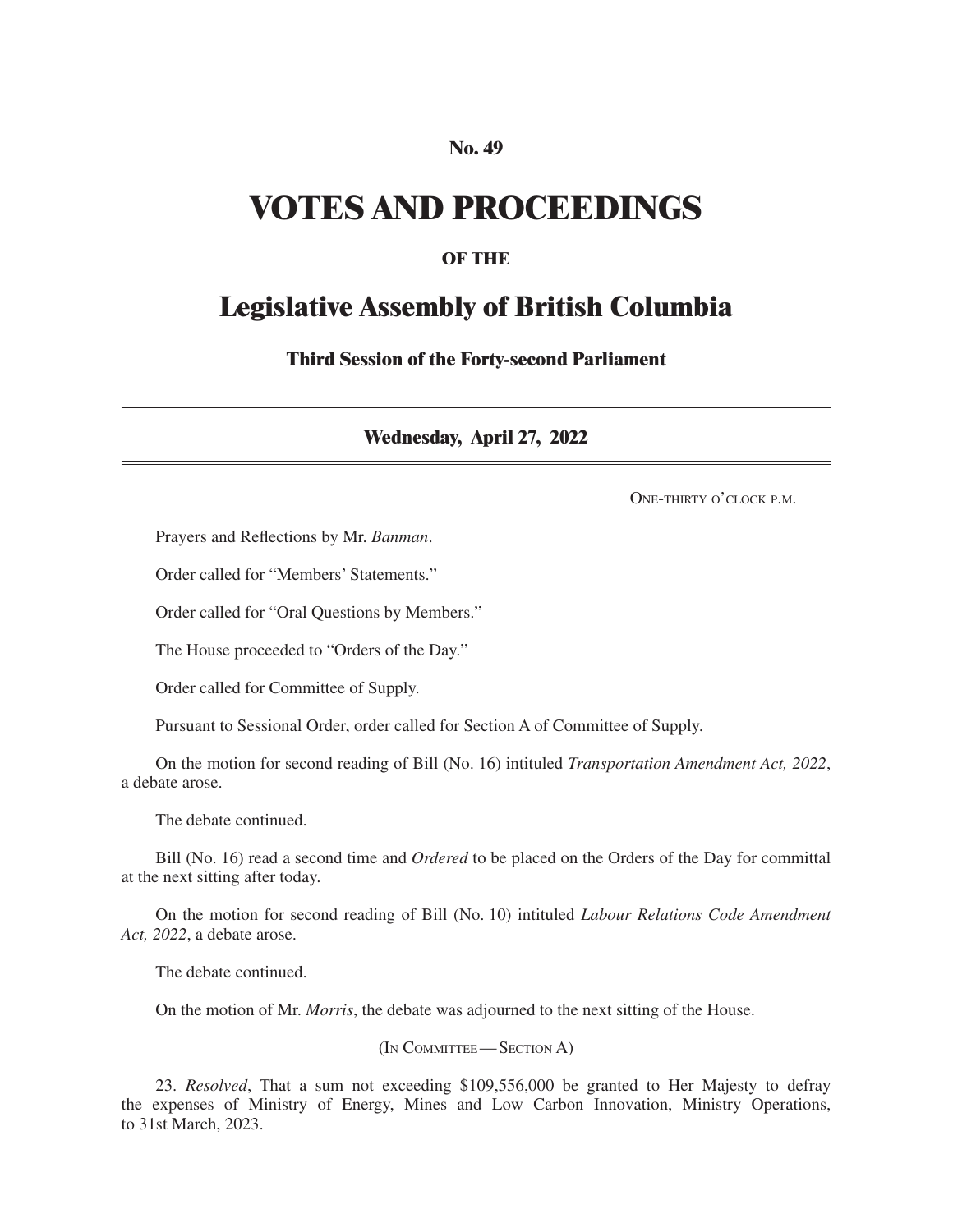#### 2 **APRIL 27, 2022**

40. *Resolved*, That a sum not exceeding \$247,545,000 be granted to Her Majesty to defray the expenses of Ministry of Municipal Affairs, Ministry Operations, to 31st March, 2023.

Section A of Committee of Supply reported the Resolution and completion of the estimates of the Ministry of Energy, Mines and Low Carbon Innovation and the Ministry of Municipal Affairs.

Report to be considered at the next sitting.

Committee to sit again at the next sitting.

By agreement, summary of debate of estimates passed in Section A (Ministry of Energy, Mines and Low Carbon Innovation and Ministry of Municipal Affairs) to be considered at the next sitting.

And then the House adjourned at 6.56 p.m.

HON. RAJ CHOUHAN, *Speaker*

## **NOTICE OF MOTIONS**

#### **Monday, May 2**

**10** Mr. *Sturdy* to move—

Be it resolved that this House agree that British Columbians expect their elected representatives to work together despite their partisan perspectives and that seeking out, fostering and championing good ideas, regardless of their origin, is important to advance the broader public good.

**11** Ms. *Anderson* to move—

Be it resolved that this House recognize youth as leaders in our province and support this Government's actions to make life better for young people across B.C. now and into the future.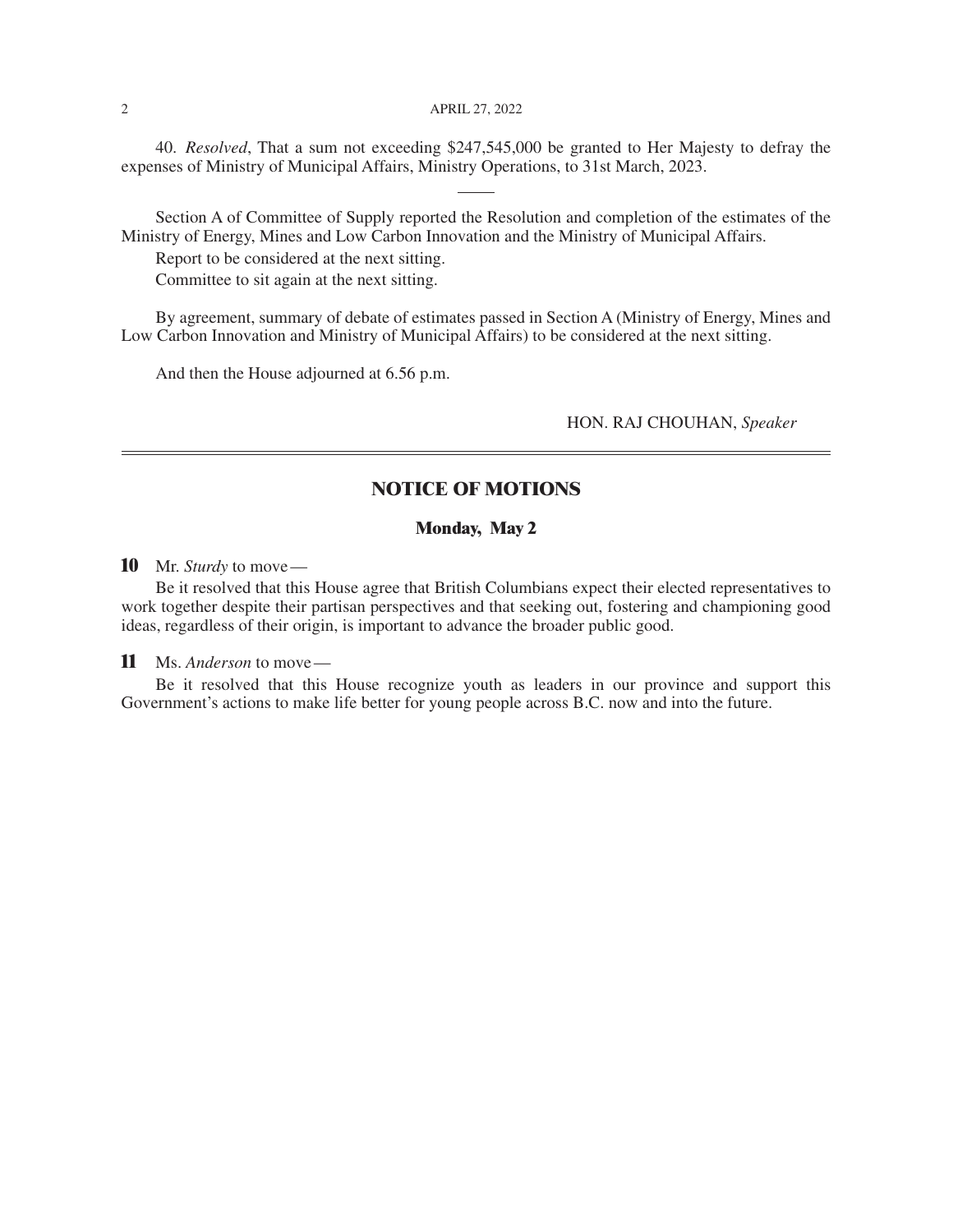| $\overline{\phantom{0}}$<br>ŗ<br>ļ<br>í |  |
|-----------------------------------------|--|
| Ļ<br>ĺ                                  |  |
| S<br>E<br>ſ                             |  |
| Ĉ                                       |  |

**GOVERNMENT BILLS**<br>(Listing printed for convenience only) *(Listing printed for convenience only)*

**GOVERNMENT BILLS**

| Bill<br>Σó,     | Title                                                                                           | Member              | First<br>Reading | Second<br>Reading | mittee<br>$Com-$ | Report      | Amended  | Reading<br>Third | Royal<br>Assent | S.B.C.<br>Chap.<br>No. |
|-----------------|-------------------------------------------------------------------------------------------------|---------------------|------------------|-------------------|------------------|-------------|----------|------------------|-----------------|------------------------|
|                 | <br>An Act to Ensure the Supremacy of Parliament                                                |                     | Feb. 8           |                   |                  |             |          |                  |                 |                        |
| $\mathcal{L}$   | <br>Municipalities Enabling and Validating (No. 4)                                              | Hon. J. Osborne     | Feb. 9           | Feb. 10           | Feb. 15          | Feb. 15     |          | Feb. 15          | Mar. 10         |                        |
| $\infty$        | Protected Areas of British Columbia                                                             | Hon. G. Heyman      | Feb. 10          | Feb. 14           | Feb. 15          | Feb. 15     |          | Feb. 15          | Mar. 10         | $\mathcal{L}$          |
|                 |                                                                                                 |                     | Feb. 14          | Feb. 17           | Mar. $7\,$       | Mar. $7\,$  |          | Mar. 7           | Mar. 10         | 4                      |
| r               | Workers Compensation Amendment Act, 2022                                                        | Hon. H. Bains       | Feb. 16          | Feb. 17           | Mar. 3           | Mar. 3      |          | Mar. 3           | Mar. 10         | $\infty$               |
|                 |                                                                                                 | Hon. S. Robinson    | Feb. 22          | Mar. 10           | Apr. 6           | Apr. 6      | Apr. 6   | Apr. 25          |                 |                        |
|                 |                                                                                                 | Hon. R. Fleming     | Feb. 23          |                   |                  |             |          |                  |                 |                        |
| $\infty$        | Child and Family Support) Amendment Act, 2022<br>Attorney General Statutes (Hague Convention on |                     | Mar. $2\,$       | Mar. 8            | Mar. 28          | Mar. 28     |          | Mar. 28          | Mar. 31         | $\Omega$               |
| ᡋ               |                                                                                                 |                     | Mar. 2           | Mar. 8            | Mar. 29          | Mar. 29     |          | Mar. 29          | Mar. 31         | $\circ$                |
| $\overline{10}$ |                                                                                                 | Hon. H. Bains       | Apr. $6$         |                   |                  |             |          |                  |                 |                        |
|                 |                                                                                                 | Hon. S. Robinson    | $\rm{Mar.}$ $7$  | Mar. 10           | Mar. 29          | Mar. 29     | Mar. 29  | Mar. 31          | Mar. 31         | $\circ$                |
|                 | <br>Property Law Amendment Act, 2022                                                            | Hon. S. Robinson    | Mar. 28          | Apr. 5            | Apr. 25          | Apr. $25\,$ |          | Apr. 25          |                 |                        |
| ≌               | Passenger Transportation Amendment Act, 2022                                                    | Hon. R. Fleming     | Mar. 8           | Mar. 30           | Apr. $7$         | Apr. $7$    | Apr. $7$ | Apr. 25          |                 |                        |
| ᅺ               | .<br>.<br>.<br>.<br>.<br>.<br>.<br>Wildlife Amendment Act, 2022                                 | Hon. K. Conroy      | Mar. 9           | Mar. 30           | Apr. 26          | Apr. 26     |          | Apr. 26          |                 |                        |
| $\overline{16}$ | <br>Transportation Amendment Act, 2022                                                          | <br>Hon. R. Fleming | Apr. 5           | Apr. $27$         |                  |             |          |                  |                 |                        |
|                 |                                                                                                 |                     | Mar. 31          | Apr. $7$          |                  |             |          |                  |                 |                        |
| 18              |                                                                                                 | Hon. S. Robinson    | Mar. 28          | Mar. 29           | Mar. 30          | Mar. 30     |          | Mar. 30          | Mar. 31         | $\overline{ }$         |
| $\overline{19}$ |                                                                                                 |                     | Mar. 28          | Mar. 29           | Mar. 30          | Mar. 30     |          | Mar. 30          | Mar. 31         | $\infty$               |
| 20              | Municipal Affairs Statutes Amendment Act, 2022                                                  |                     | Apr. $7$         | Apr. 26           |                  |             |          |                  |                 |                        |
| $\overline{21}$ |                                                                                                 |                     | Apr. 25          |                   |                  |             |          |                  |                 |                        |
| 22              |                                                                                                 | Hon. J. Whiteside   | Apr. 26          |                   |                  |             |          |                  |                 |                        |

April 27, 2022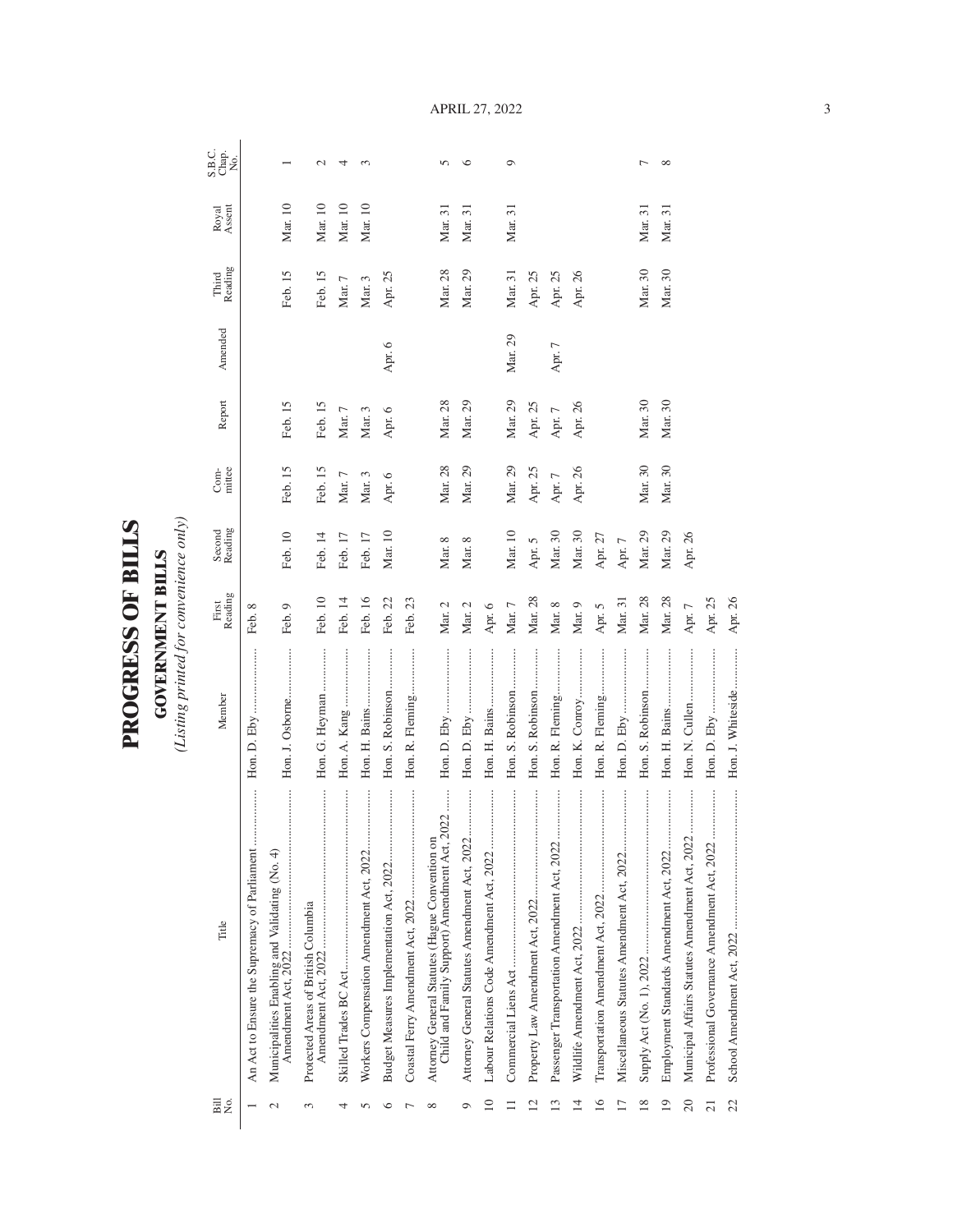| ζ                          |  |
|----------------------------|--|
| <b>CHALLER LICE COLLER</b> |  |
| i                          |  |

**MEMBERS' BILLS**<br>(Listing printed for convenience only) *(Listing printed for convenience only)* **MEMBERS' BILLS**

| Bill<br>ρó                                           | Title                                              | Member                                 | Reading<br>First     | Second<br>Reading | Com-<br>mittee | Report | Amended | Third<br>Reading | Royal<br>Assent | C<br>SH <sub>O</sub><br>SH <sub>O</sub> |
|------------------------------------------------------|----------------------------------------------------|----------------------------------------|----------------------|-------------------|----------------|--------|---------|------------------|-----------------|-----------------------------------------|
|                                                      | M 201 British Columbia Transit Amendment Act, 2022 |                                        | Mar. 3               |                   |                |        |         |                  |                 |                                         |
|                                                      |                                                    | Ms. Cadieux                            | Mar. 8               |                   |                |        |         |                  |                 |                                         |
| M 203 Assessment (Split Assessment Classification)   |                                                    |                                        | Mar. 9               |                   |                |        |         |                  |                 |                                         |
|                                                      |                                                    | Mr. Sturdy                             | Mar. 10              |                   |                |        |         |                  |                 |                                         |
|                                                      |                                                    | Mr. Clovechok                          | Apr. 5               |                   |                |        |         |                  |                 |                                         |
| M 206 Preserving Brunswick Point for Agriculture and |                                                    |                                        | Apr. 6               |                   |                |        |         |                  |                 |                                         |
|                                                      |                                                    |                                        | Apr. 25              |                   |                |        |         |                  |                 |                                         |
| * Title changed.                                     |                                                    |                                        |                      |                   |                |        |         |                  |                 |                                         |
|                                                      |                                                    | (Listing printed for convenience only) | <b>PRIVATE BILLS</b> |                   |                |        |         |                  |                 |                                         |
| Bill<br>Σó                                           | Title                                              | Member                                 | First<br>Reading     | Second<br>Reading | Com-<br>mittee | Report | Amended | Third<br>Reading | Royal<br>Assent | SB.C.<br>SB.C<br>Nap.                   |

April 27, 2022

Pr 401 Sea to Sky University Amendment Act, 2022 ..................... Mr. Sturdy ........................ Apr. 5

4